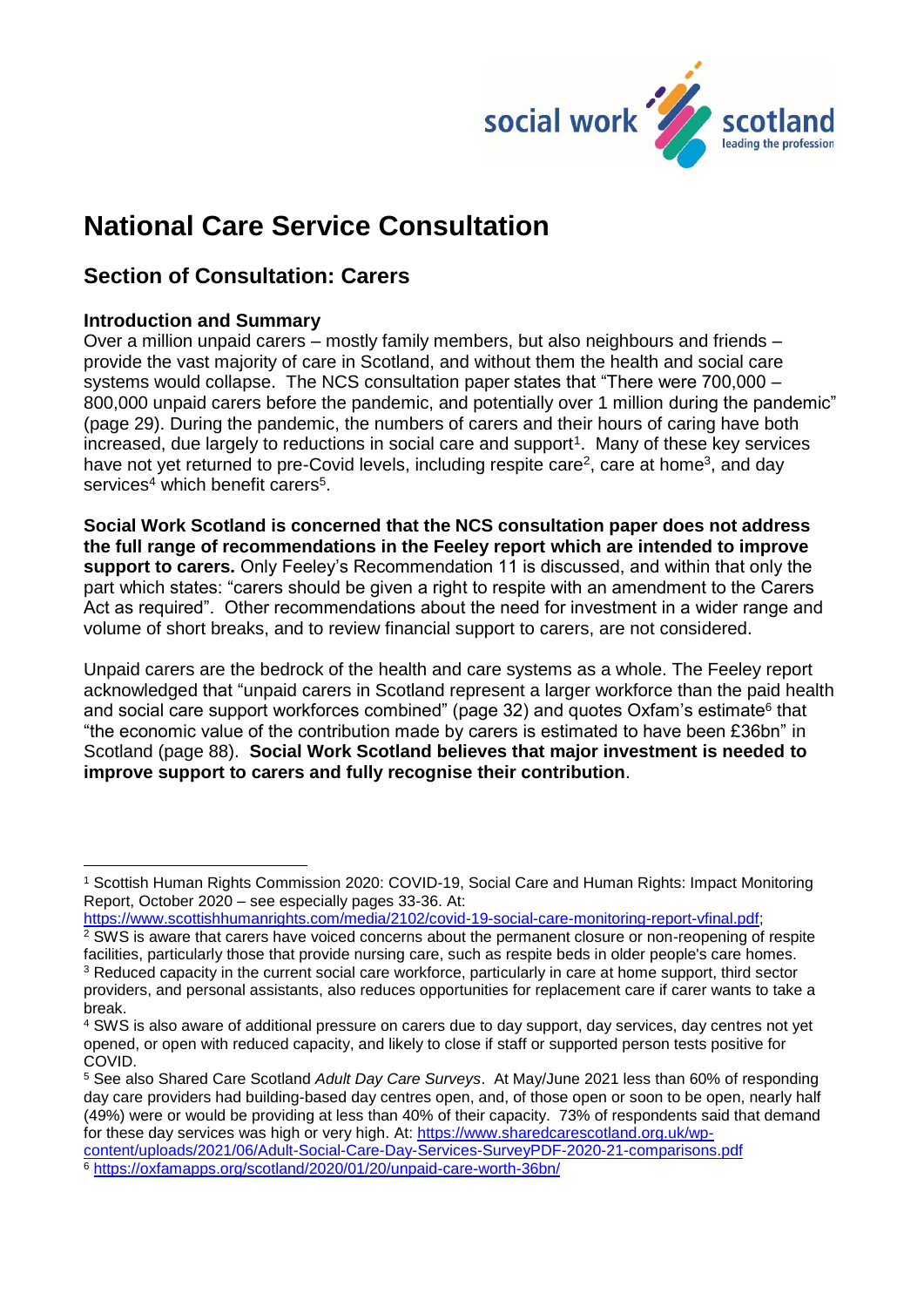Social Work Scotland acknowledges the funding provided to local authorities to implement the Carers (Scotland) Act from 2018, but has long-standing concerns about the adequacy of these resources. The consultation paper acknowledges<sup>7</sup> that

relatively few unpaid carers (around 3%) receive statutory support for breaks from caring. This support is often expensive and local authority and Health and Social Care Partnership (HSCP) local eligibility criteria are generally set at high levels of need, to help manage budget pressures. (Page 29).

This is partly because the funding provided to councils for an additional 16% of carers to be able to have an annual break by 2022-23 is based on a unit cost of £300 per year, which is too low to fund the replacement care necessary for the person cared for, without which the break is seldom possible.

In our main response to the NCS consultation below, our **conclusions** are as follows:

- 1. Support for carers, and who they care for, has been significantly reduced during the pandemic, with consequent increases in both the number of carers, the hours of care provided, and carer in stress. Some further funding is likely to be needed to restore carer support services, including those for breaks from caring and replacement care.
- 2. Of the options presented in the NCS consultation paper for carers' rights to breaks from caring, including replacement care, Social Work Scotland supports Option (e+f), which situates this right within an amended Carers Act, on the basis of assessed need without an eligibility condition. Our support for this option is conditional on the provision of sufficient funding to meet existing and additional demand. We believe such additional funding should be directed to: (a) "light-touch" assessment and support by carers centres, and (b) additional LA/NCS assessment, support and replacement care resources. Both are required to give effect to the new right.
- 3. We also support the intention behind the proposed hybrid option whereby the right to have needs for a break from caring met is combined with a more universal offer. We believe that is best delivered by ensuring that the new Scottish Carers Assistance<sup>8</sup> is available to more carers – see 4.1 below – however, we recognise that this option might not be possible due in part to the effects on other benefits that provide income. In that case we would support options that provided financial recognition to all carers, or all carers providing care for 20 or more hours per week as these are likely to have less scope for part-time work. The position of older carers reliant upon State Pension because they were unable to work (and build up employer-based or private pensions) should also be addressed.
- 4. Social Work Scotland is also concerned that the NCS consultation paper did not address the other recommendations in the Feeley report to increase and improve support to carers. Having reviewed these, we support implementing these additional recommendations by:
	- 4.1. replacing the Carer's Allowance, if possible with wider eligibility and higher payments levels in the new Scottish Carers Assistance, so that more carers can afford short break costs (see point 3 above for the alternative); and

1

 $<sup>7</sup>$  The 3% statistic for carers supported by short breaks and respite care comes from the Scottish Health</sup> Survey and has stayed much the same for several years. The wording of the interview question does not confine support to "statutory" sources, and the 3% may include support from other family members, or voluntary organisations.

<sup>8</sup> [https://www.gov.scot/publications/scottish-carers-assistance-discussion-paper/pages/1/.](https://www.gov.scot/publications/scottish-carers-assistance-discussion-paper/pages/1/)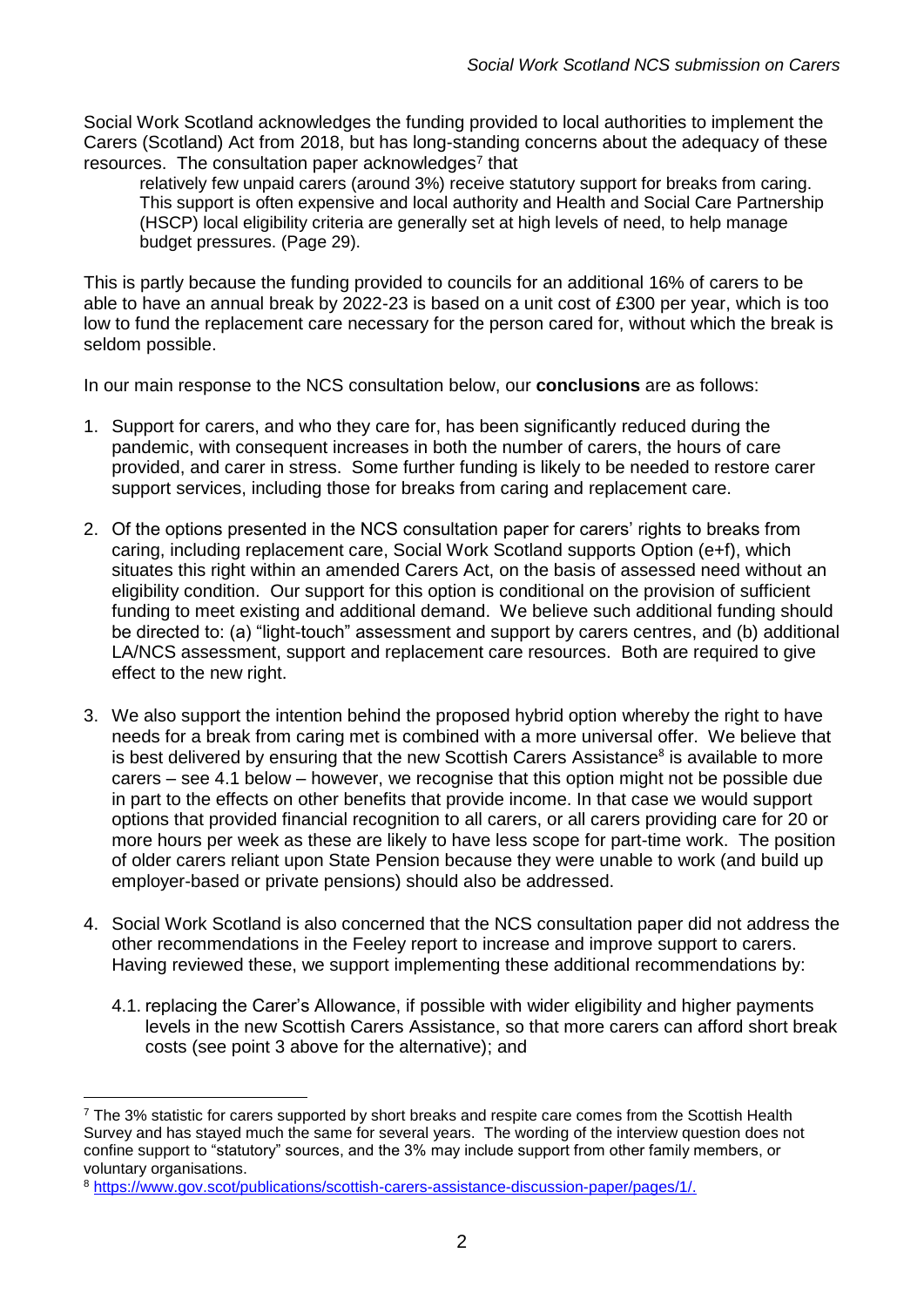- 4.2. Investment to widen the choice of types of short breaks and replacement care available, and to improve their quality, as was also recommended by Feeley.
- 5. Feeley also recommended fully waiving all charges for support to carers. Social Work Scotland supports the Scottish Government's decision to abolish all non-residential charges for social, and we urge that the review of residential charges, discussed elsewhere in the NCS Consultation paper, completely removes both care and accommodation charges for residential respite care.

## **Main submission on carers**

We consider first the consultation options for delivering a "right to respite" in the section on *Rights to breaks from caring* on pages 28-34 of the NCS Consultation paper, which the paper correctly interprets as a right to a short break, including any replacement care which is needed for the break.

#### **Options presented in the consultation paper for a "right to breaks for caring"**

We acknowledge that such a right could be specified in many different ways, and although a difficult read the consultation paper is helpful in setting out the many factors that require to be considered in "designing a right to breaks from caring" (page 29).

The "What we propose" section does not propose a particular definite specification of a right to respite, but sets out three categories of options, we have tabulated below:

| Group                                  | <b>Needs</b><br>Assessment? | <b>Options</b>                                                                                                                                                                                                                                                                                                                                             |
|----------------------------------------|-----------------------------|------------------------------------------------------------------------------------------------------------------------------------------------------------------------------------------------------------------------------------------------------------------------------------------------------------------------------------------------------------|
| Group A - Standard<br>entitlements     | <b>No</b>                   | A standard short break package set as a flat rate<br>payment or number of hours/weeks, Option:(a) for<br>all carers; (b) for carers "who otherwise cannot get a<br>regular break from caring" because they care for<br>e.g. $20+$ , $35+$ , or $50+$ hours per week; (c) for all or<br>some carers but with package increasing with their<br>hours of care |
|                                        | Yes                         | (d) standard entitlement for carers with an assessed<br>need for a short break, delivered as per (c).                                                                                                                                                                                                                                                      |
| Group B - Personalised<br>entitlements | Yes                         | Options (e) and (f), discussed further below.                                                                                                                                                                                                                                                                                                              |
| Group $C - H$ ybrid<br>approaches      | Yes                         | A mixture of Options (e+f) and (a) or (b) above.<br>Discussed further below.                                                                                                                                                                                                                                                                               |

The consultation discussion on pages 31 to 33 gives a strong steer to Group B, which we consider shortly.

#### **Group A option appraisal<sup>9</sup>**

The criticisms of Group A options in the consultation paper are mainly that they are not personalised. We tabulate these below with our responses:

 $\overline{a}$ <sup>9</sup> We cannot offer a full option appraisal here of Groups A, B, and C, which would have to include the earlier points in pages 29-31 of the NCS consultation paper, and also the missing options to implement the other Feeley recommendations for investment in carer support, which we discuss later.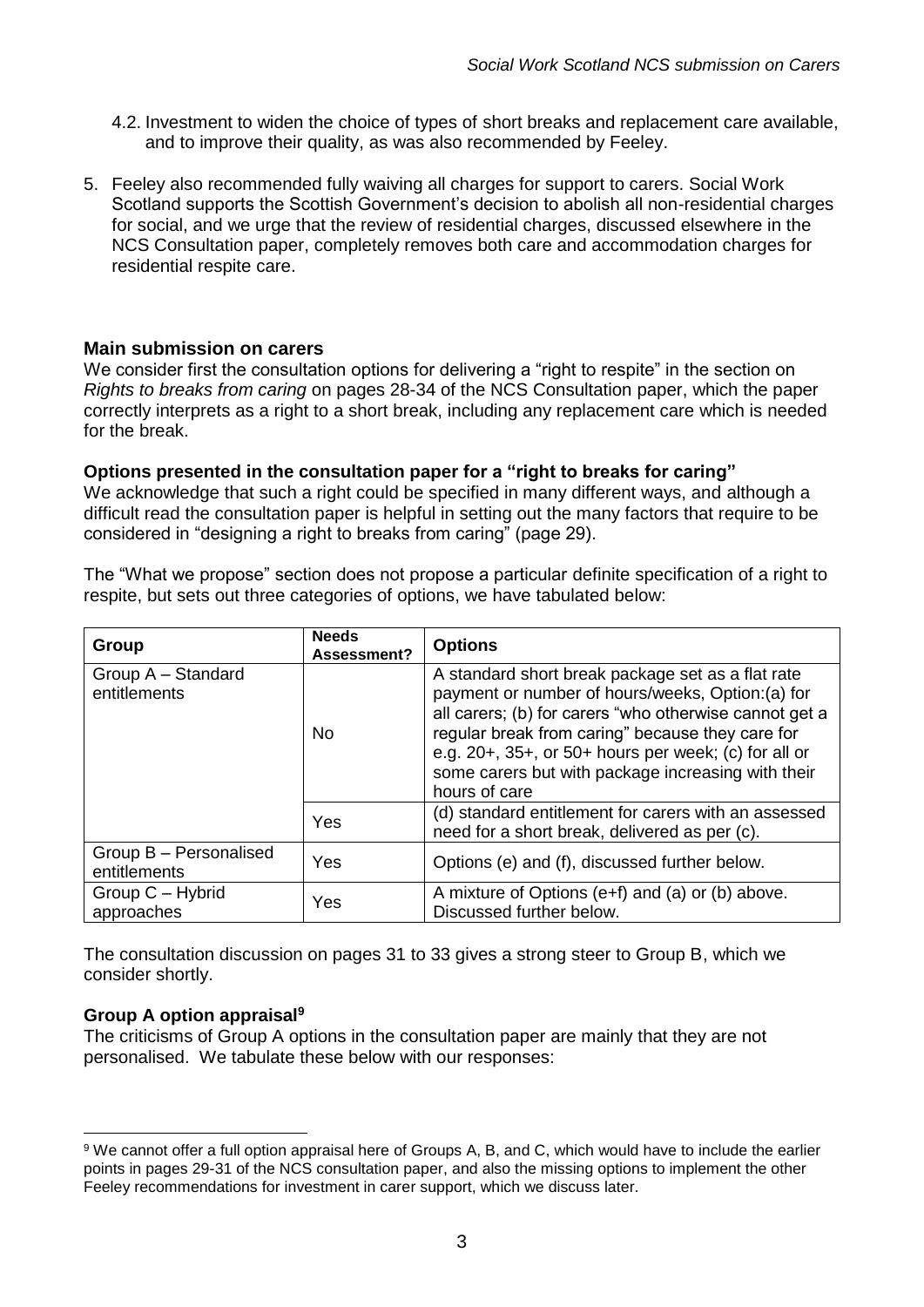| <b>Group A Option</b>                                                                           | <b>Consultation paper</b>                                                                                                                                                                                                                                         | <b>SWS response</b>                                                                                                                                                                                                                                                                                                                                                                                                         |
|-------------------------------------------------------------------------------------------------|-------------------------------------------------------------------------------------------------------------------------------------------------------------------------------------------------------------------------------------------------------------------|-----------------------------------------------------------------------------------------------------------------------------------------------------------------------------------------------------------------------------------------------------------------------------------------------------------------------------------------------------------------------------------------------------------------------------|
|                                                                                                 | criticisms, pages 31-32                                                                                                                                                                                                                                           |                                                                                                                                                                                                                                                                                                                                                                                                                             |
| Option (a) -universal<br>flat rate                                                              | would either underprovide for<br>those in greatest need or<br>overprovide for those with less<br>intense caring roles                                                                                                                                             | A payment, or equivalent, would have<br>to be high to "overprovide". On page<br>30 the consultation acknowledges that<br>carers still have rights to assessment<br>under the Carers Act, so any flat rate<br>"under-provision" can in principle be<br>topped up by personalised support.                                                                                                                                    |
| Option (b) - flat rate<br>with an entitlement<br>threshold                                      | would be inconsistent with the<br>aims of the Carers Act to<br>recognise that the impact of<br>caring is not solely linked to<br>hours of caring and to deliver<br>personalised support, based<br>on what matters to each carer<br>would also exclude carers with | Not "solely", yes, but all the survey<br>evidence is that need for support<br>increases with the intensity of caring.<br>The Carers Act is not adequately<br>resourced to meet its objectives, and in<br>any case was based on an assumption<br>that a minority (16%) of carers require<br>annual support to take a break.<br>Eligibility also entails some needs are<br>not met.<br>Carers still have rights to assessment |
|                                                                                                 | less intense caring roles,<br>whether or not those roles<br>have a significant impact on<br>wellbeing or prevent them<br>taking breaks                                                                                                                            | under the Carers Act, so any carers<br>with less intensive caring roles that<br>have significant impacts on wellbeing<br>can in principle be topped up by<br>personalised support                                                                                                                                                                                                                                           |
| Option (c) graded<br>series of entitlements,<br>based on hours per<br>week of care              | would go some way to<br>matching the level of support<br>to need but would still lack<br>personalisation                                                                                                                                                          | True, but could it reach more carers in<br>need of support than assessment<br>routes through the Carers Act?                                                                                                                                                                                                                                                                                                                |
| Option (d)<br>personalised needs<br>assessment, then<br>standard entitlement,<br>eg as in $(c)$ | would go through the person-<br>centred processes in the<br>Carers Act to identify personal<br>outcomes and personal needs<br>but would then ignore those to<br>deliver a standard package<br>rather than personalising<br>support.                               | We agree that Option (d) is pointless:<br>why go through a personalised needs<br>assessment for a non-personalised<br>standard entitlement?                                                                                                                                                                                                                                                                                 |

Group A Options (a), (b), and (c) have the merits of universality, transparency, and ease of access; they also avoid the significant on-costs of assessment, except where the entitlement is too small to meet their needs and an assessment under the Carers Act is required, followed by personalised support.

The costs, of course, could still be significant: each £100 per year for one million carers costs £100M. Clearly, part-time carers by definition have breaks from caring, although some may still need support to take a week off caring. Restricting standard entitlements to full-time carers (caring for 35+ hours per week) or more than half-time (20+ hours per week) would have lower costs, which would allow more funding to support assessed needs, but probably not if the entitlements increased with the hours of care provided as in Option (c) <sup>10</sup>.

1

<sup>&</sup>lt;sup>10</sup> Social Work Scotland has modelled a universal right to breaks of this kind, of the same durations annually as the current legal entitlement of most full-time paid employees, which are pro-rata for part time employees. That results in annual costs of well **over £1 billion**, even for some fairly modest assumptions about the level of support required.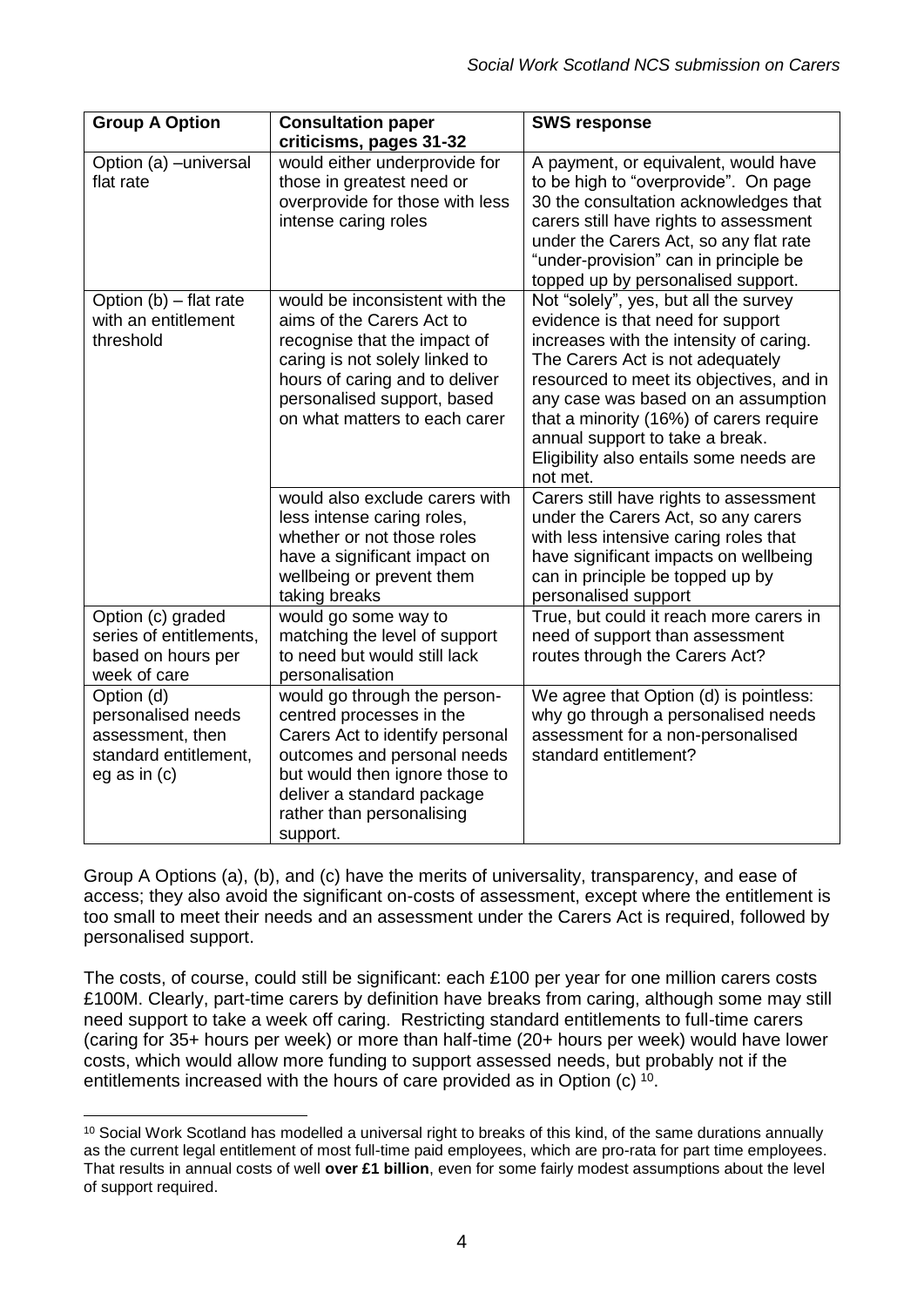We conclude that Group A options would assist carers in actualising a right to short breaks, but for many the level of support is very likely to be insufficient, because the payment or "package" was too low to meet short breaks costs, including replacement care. However, Group A options also have an overlap with the **Carers Allowance**, not discussed in the NCS consultation paper. We return to that issue later.

#### **Group B option appraisal**

Within Group B, Option (f) is presented as strengthening Option (e), so we shall discuss them together. Option (e) is described as:

A right to personalised support wherever the need for a break from caring is identified as part of the carer's adult carer support plan or young carer statement. This would be a personalised entitlement to meet the carer's specific needs as identified in their individual plan under the Carers Act. Subject to wider decisions on the approach discussed at the Access to Care and Support section of this consultation, this right could apply without additional criteria for who it applies to. (Page 32)

The final sentence is crucial, and refers to the proposal to "remove eligibility criteria in their current form" made in the Access to Care and Support section on page 19 of the consultation paper. However, as we commented on that section, this proposal is ambiguous between *reform* or *abolition* of eligibility criteria for social care as a whole.

To be sure, if eligibility criteria were abolished for social care, they would have to be for support to carers. However, if social care eligibility was retained in more modern dress, and remained in place for carers, then that would leave Option (e) as a right to have an assessed need for a break from caring met by support provided or arranged by a local authority (or NCS agency) *if and only if that need for support was deemed eligible*. But that is no different from the status quo under the Carers (Scotland) Act which places a duty on local authorities to meet carer's assessed eligible needs. Feeley was not recommending a right to respite that carers already had, but *a new right*. Therefore, Option (e) only implements Feeley if the Act were to be amended to waive eligibility for carers' assessed needs for a break from caring. That does not have to depend on the outcome of any review of the current (adult) social care eligibility criteria<sup>11</sup>, but could be implemented in its own right. We interpret the Scottish Government's intention for Option (e) as delivering support for assessed needs for short breaks without eligibility criteria, whatever happens to the wider issue of eligibility for adult social care<sup>12</sup>.

Option (f) is intended to strengthen Option (e) by adding:

- A statement of principle that every carer is entitled to have sufficient rest and regular breaks from caring. Consideration could be given to whether this should refer to a certain number of days or weeks break from caring.
- A new duty to consider whether this entitlement is being achieved when identifying the personal outcomes for every carer as part of an adult carer support plan or young carer statement.
- If a carer is not achieving this entitlement, then their identified personal needs must include a need for support to achieve sufficient rest and regular breaks from caring. (Page 32)

The NCS consultation paper states that Option (e+f) would:

<sup>1</sup> <sup>11</sup> If (Adult) Social Care eligibility criteria were to be reformed, that might have some implications for the local eligibility criteria that local authorities have developed under the Carers Act – but that doesn't affect the point we are making.

<sup>&</sup>lt;sup>12</sup> Apologies if this point seems laboured, but feedback from SWS members suggests that intention is not so clearly stated in the section of the NCS consultation paper and is open to misunderstanding.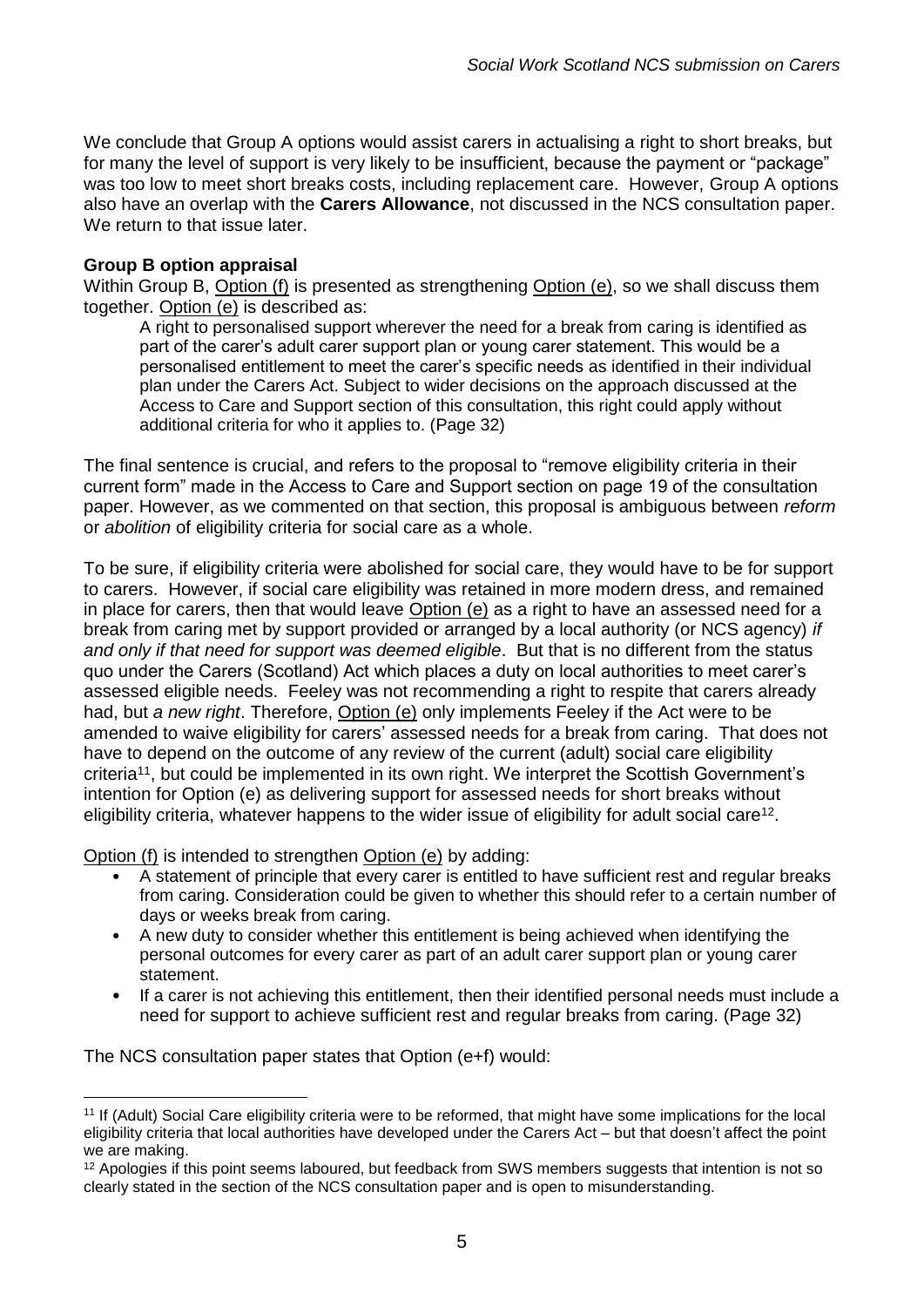provide a way to target investment to maximise benefits for carers by ensuring that support is personalised to meet what each carer needs to achieve their breaks outcomes. The support needed may vary, with some carers needing significant replacement care, while others may need lower levels of preventative support for their own break. (Page 33).

An entitlement to have sufficient rest and regular breaks from caring is a human right. But is it a "claim right" which places duties on "duty bearers"? If so, do those duty bearers include family members, friends or neighbours? – that seems incompatible with their liberties. If this human right is a claim right, the duty bearer must be the State.

A need for support may be met currently by a carer's family, or by friends or neighbours, or by existing services. In such cases, assuming the support was able to continue, the need for support would be met and so would not appear for action on a support plan. (That would need to be clearly stated in the guidance).

**We agree that Option (f) solves the problem with Option (e)**, provided it is clear in an amendment to the Act that **eligibility is waived** in the case of assessed needs for support to achieve "sufficient rest and regular breaks from caring". There are still some difficult issues about how that is defined, and whether this is varies by intensity of caring. Since this is a "personalised" right, it might be left to assessment to establish what sufficient rest and regular breaks mean for each individual in their circumstances. However, some guidance to assessors is likely to be necessary.

We consider funding requirements in more detail in the **Finance section of our response to the NCS** consultation, but note here that more funding will be needed both for assessing the needs of more carers, and also to provide more support for short breaks and replacement care to achieve the new right to a short break. That funding will be needed by local authorities/ NCS agencies, and by carers centres. Indeed, investment funding will be needed to establish more carers centres in areas of Scotland without them, and to build greater capacity in existing centres, and possibly in other parts of the Third Sector<sup>13</sup>.

#### **Group C: hybrid options**

1

The NCS consultation paper also offers a hybrid solution combining Option (e+f) with one or other of two of the four "Group A" options (discussed on pages 31-32), but in a way that seeks to separate more from less intensive caring roles:

We are considering whether it is possible to establish a hybrid approach, combining:

- a smaller, quaranteed minimum flat-rate entitlement (as options (a) or (b)) which is easier to access for those in less intensive caring roles; and
- a more personalised entitlement, based on identified needs (as options (e) and (f)) for those in more intensive caring roles.

This has potential to target investment to maximise the benefits in terms of improving outcomes and protecting wellbeing for carers by combining preventative support alongside support for those with higher levels of need. (Page 33)

<sup>&</sup>lt;sup>13</sup> The consultation paper also states: "The existing Time to Live grant model also offers a light touch means for accessing and personalising non-statutory support for breaks. However, this might end up looking very like a Carers Act process if it were converted into a statutory entitlement". (Page 31). We think this issue should be unpacked a bit more.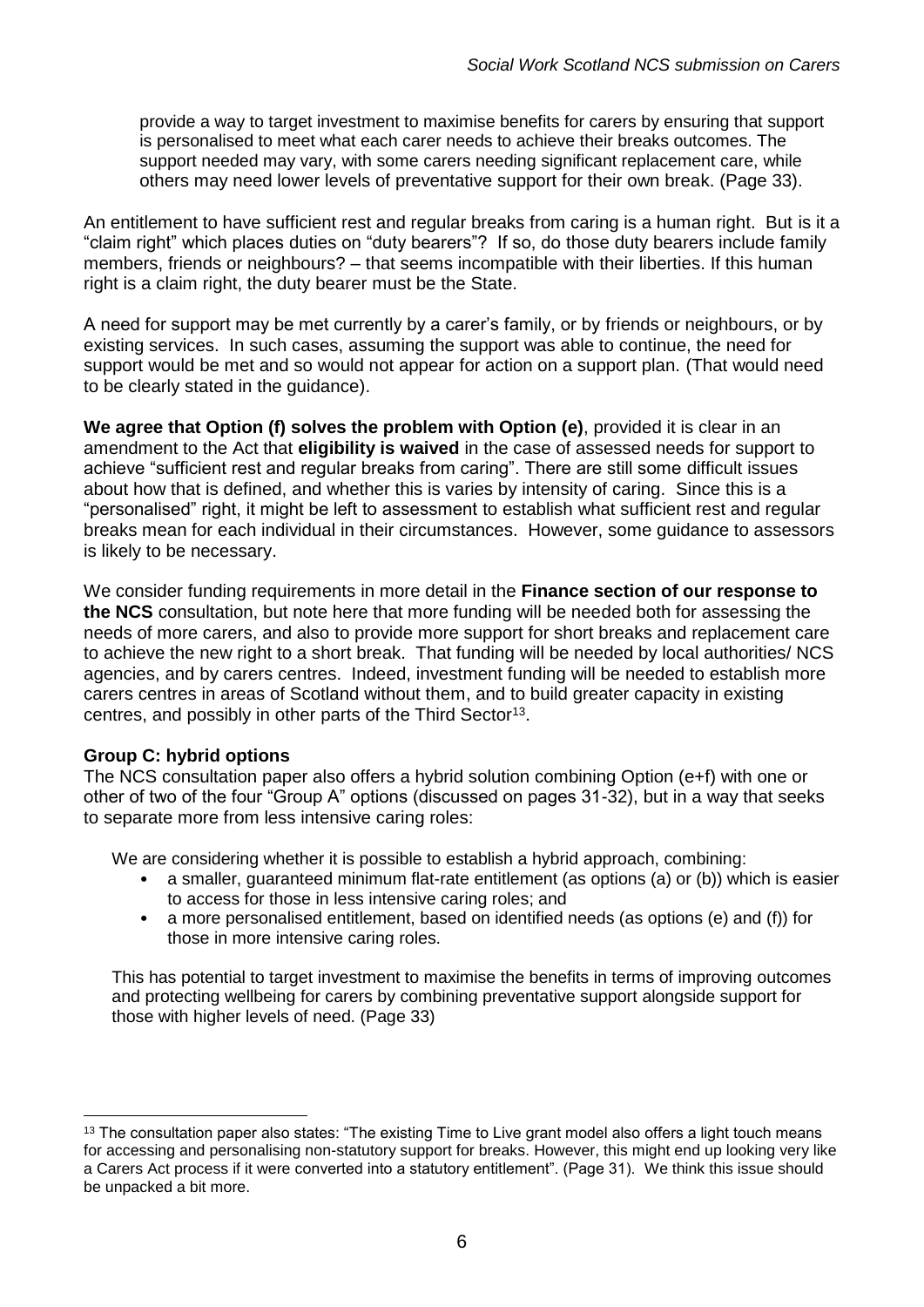It is not obvious that this is a viable option, in the form in which it is stated: how would new rights under an amended Carers Act be restricted to carers in more intensive roles? The consultation paper admits these difficulties, and then suggests an alternative:

Such an approach would still require criteria for which carers could access the two elements and consideration would need to be given to whether it was workable, affordable, or proportionate to legislate for two different approaches to entitlement.

#### The consultation states that:

An alternative would be to consider non-statutory ways of increasing access to preventative breaks support for carers who may not yet want or need to be in contact with the wider social care system or to prepare a full adult carer support plan or young carer statement. Options for doing this might include expanding the existing non-statutory Short Breaks Fund. (Page 33).

Hybrid options would combine a right under an amended Carers Act to support for people with assessed needs for a short break and/or replacement care for the person they care for, with some more generic right of carers to a break that did not need an assessment. The proposal to expand the Short Breaks Fund might have merit as a means of expanding access to short breaks, however as "non-statutory" perhaps signifies, it is not going to provide universal entitlement, so does not add to carers rights.

The problem with the hybrid solution is also how to specify this more generic right in such a way that it genuinely delivers a break. Depending on a carer's own resources, any affordable payment, say, £200 per year, may not be sufficient to fund, for example, a week's break from caring, and certainly would not fund the replacement care. That public expenditure (£200M in this example) might or might not be better spent on other ways to support carers. The quote above from the consultation paper described these alternatives as "non-statutory"; that seems premature, but what seems to be meant here is that they would not form part of legislation to create a carer's right to a short break. In that case it is not part of a hybrid option to providing a right to respite.

We agree that such an alternative should explored, but this does overlap with the Carers Allowance and Feeley's other recommendations to improve support and outcomes for carers. The proposed replacement of the Carers Allowance with a new Scottish Carers Assistance benefit provides an opportunity to widen the eligibility criteria to provide financial support to more carers, and to increase the payment level so that more carers can afford the costs of breaks.

# **Relationship between Feeley's carer recommendations and the NCS consultation**

Derek Feely made five main<sup>14</sup> recommendations about carers:

| <b>Feeley Report Recommendations</b>                 | <b>NCS consultation content</b>                 |
|------------------------------------------------------|-------------------------------------------------|
| 11 Carers need better, more consistent support to    | Right to breaks from caring on pages 28-34.     |
| carry out their caring role well and to take a break |                                                 |
| from caring with regular access to quality respite   | Nothing on ensuring "access to quality respite" |
| provision. Carers should be given a right to         | provision".                                     |
| respite with an amendment to the Carers Act as       |                                                 |
| required, and a range of options for respite and     | Nothing on developing "range of options for     |
| short breaks should be developed.                    | respite and short breaks"                       |
|                                                      |                                                 |

<sup>14</sup> Carers are also mentioned in Recommendations 2, 20, and 32, for everyone using social care support, and their families: There is also a recommendation on removing all charges for carers on page 93 – discussed below.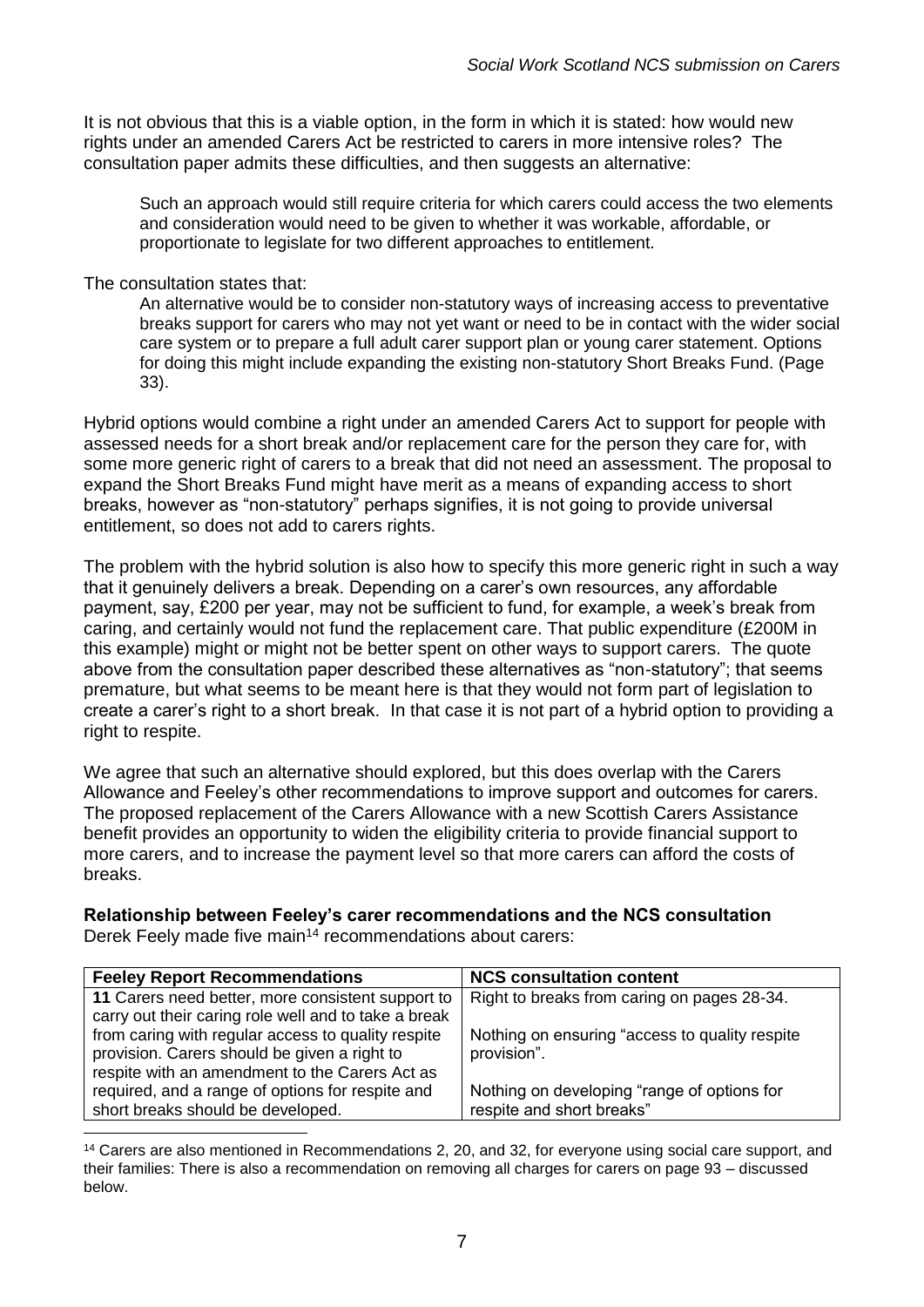| <b>Feeley Report Recommendations</b>              | <b>NCS consultation content</b>                      |
|---------------------------------------------------|------------------------------------------------------|
| 12 A new National Care Service should prioritise  | Referenced on page 36, but in the context of         |
| improved information and advice for carers, and   | "using data to support care" not information and     |
| an improved complaints process. It should take a  | advice services.                                     |
| human rights-based approach to the support of     | Also referenced on page 42 in relation to            |
| carers.                                           | "complaints and putting things right".               |
| 13 Local assessment of carers' needs must, in     | Not mentioned, but already Scottish Government       |
| common with assessment of the needs of people     | policy. (Possibly evidence to Feeley Review on       |
| using social care support services and supports,  | lack of carer involvement relates to eligibility     |
| better involve the person themselves in planning  | issues?)                                             |
| support.                                          |                                                      |
| 14 Carers must be represented as full partners on | Recommendation also not mentioned, but carer         |
| the Integration Joint Boards and on the Board of  | representation implied by text on page 91            |
| the National Care Service.                        |                                                      |
| <b>53</b> Additional investment in order to:      | Also not mentioned. Increase investment in           |
| [] review financial support made available to     | respite is implied by "right to respite" discussion, |
| unpaid carers and increase investment in respite  | but nothing on financial support for carers,         |
|                                                   | although there is a possible overlap with some       |
|                                                   | "Group A" options for short breaks rights.           |

We wish to comment on financial support for carers and also on the need for investment to increase the range, volume and accessibility of short breaks.

### **Financial support for carers**

The Feeley report stated that

In recognition of concerns we heard about the Carer's Allowance, and the impact of caring on some people's income, we recommend a review of financial support made available to unpaid carers should be taken forward. (Page 93)

We presume that this was left out of the NCS consultation because it is the subject of a separate Scottish Government workstream to replace the Carers Allowance with a new Scottish Carers Assistance benefit. The recent Programme for Government 2021-22 commits the Scottish Government to consult on proposed changes in Winter 2021/22. Nevertheless, all Feeley recommendations for carers remain very relevant to the proposed National Care Services.

Poverty is a significant issue for many carers, especially for carers of working age<sup>15</sup>, as the most recent Joseph Rountree Foundation UK annual poverty report observes: "Carers are more likely to be on low incomes as their capacity to work is squeezed by caring responsibilities and at the same time they face higher costs"<sup>16</sup>. The latest Scottish statistics show that 82,000 carers were receiving the Carer's Allowance at February 2021 – this is only 10% of the total pre-Covid number of adult carers (780,000) and possibly only around 8% now, largely because eligibility criteria<sup>17</sup> for the Carer's Allowance are currently restricted to a small minority of total carers, although it is a much higher proportion of carers caring for 35 or more hours per week.

[https://www.npi.org.uk/files/2114/6411/1359/Carers\\_and\\_poverty\\_in\\_the\\_UK\\_-\\_full\\_report.pdf](https://www.npi.org.uk/files/2114/6411/1359/Carers_and_poverty_in_the_UK_-_full_report.pdf)

<sup>1</sup> <sup>15</sup> Aldridge and Hughes 2016 *Informal carers & poverty in the UK: An analysis of the Family Resources Survey*. New Policy Institute and JFR.

<sup>16</sup> JRF 2021UK Poverty 2020-21, full report, page 49; at:<https://www.jrf.org.uk/report/uk-poverty-2020-21> <sup>17</sup> To get Carer's Allowance, carers need to be 16 or over, spend 35 or more hours a week caring for someone in receipt of a specified disability benefit, and not be in full-time education or earning over £128 a week (after deductions).